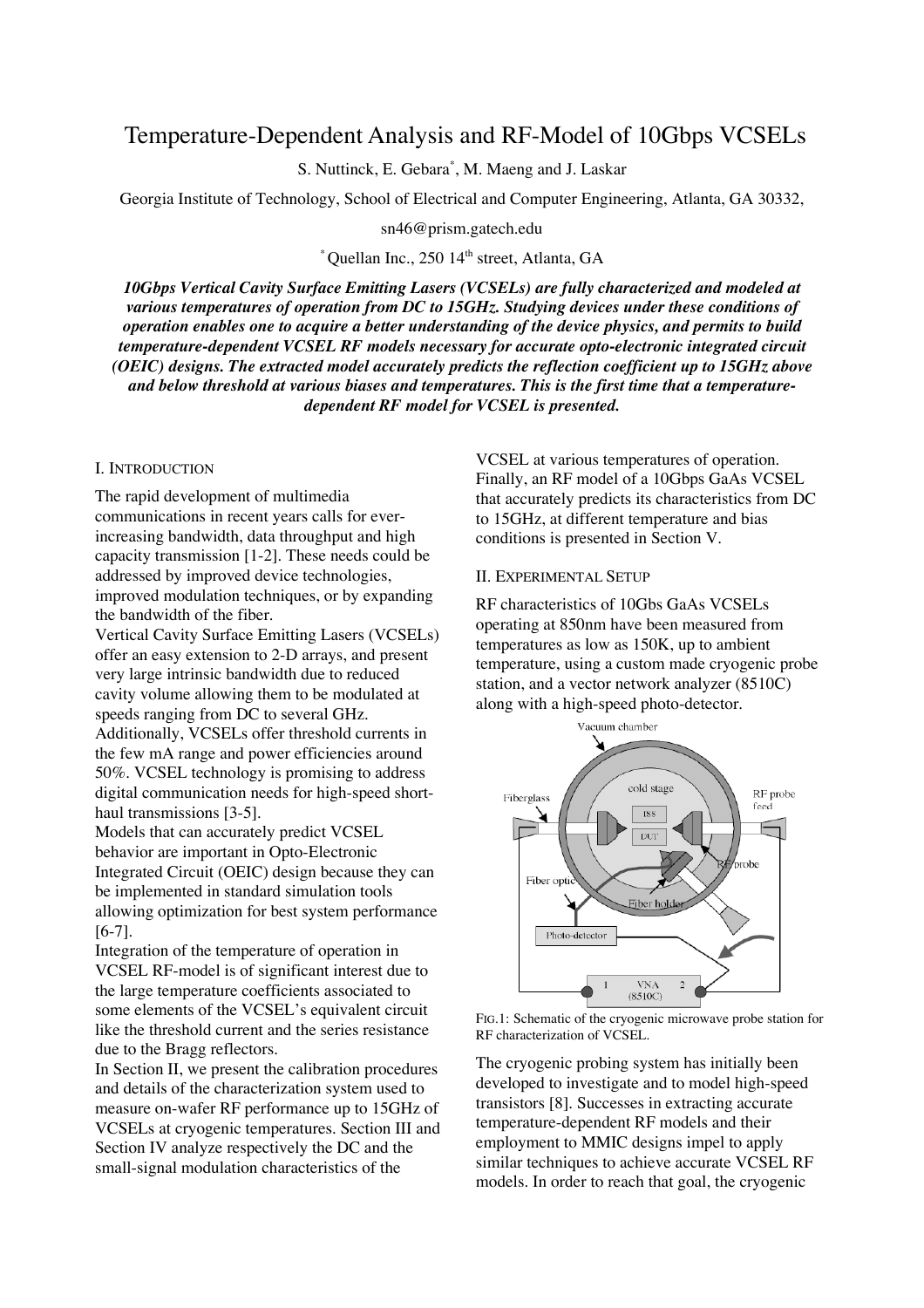system has been modified to meet the needs for RF/Optical measurements. This is achieved by adding a positionner that holds a custom-made fiber optics guide. The device under test (DUT) is mounted on the cold wafer stage and the test chamber is evacuated to prevent frost build up and large thermal gradients when cooling the chamber. To accurately measure the RF performance of the VCSEL up to 15GHz a full two-port calibration is implemented at each temperature of interest. Calibrations are necessary to take into account losses, match errors, and leakage errors of the network analyzer along with all cables, connectors and probes that connect to the DUT. Once the calibration done, Port-2 cable is connected to a 25 GHz photo-detector that samples the optical information from a  $62.5\mu$ m core multi-mode fiber positioned on top of the VCSEL through the custom-made fiber holder. Fig.1 illustrates the setup used. Photography of a measured VCSEL is shown in Fig.2.



FIG.2: Top-view photography of an 850nm VCSEL.

#### III. DC MEASUREMENTS AND ANALYSIS RESULTS

The temperature dependent current-voltage characteristics of the 10Gbps VCSEL are shown in Fig. 3. When decreasing the temperature of operation, the junction voltage at a fixed current increases.



FIG.3: VCSEL IV characteristics measured from  $T = 150K$  to  $T = 275K$ .

Also, the lasing threshold current in a VCSEL varies with the temperature. It is determined by the difference between the gain and loss of the active region at the lasing wavelength. Since, the gain of the quantum wells and the resonance of the Fabry-Perot cavity vary at different rates with temperature, the VCSEL threshold current is minimum at a temperature where the peak of the quantum well emission coincides with the cavity resonance. When the temperature is either raised or lowered from this optimum condition the VCSEL current threshold increases. In our case, the VCSEL is optimized for room temperature operation..

## IV. SMALL-SIGNAL MODULATION MEASUREMENTS AND ANALYSIS RESULTS

Fig. 4 and Fig. 5 illustrate the forward transmission and reflection coefficient for different bias conditions at  $T = 300K$ , and at  $T = 150K$ .



FIG.4: Measured VCSEL forward transmission and reflection coefficient under different bias conditions at  $T = 300K$ .



FIG.5: Measured VCSEL forward transmission and reflection coefficient under different bias conditions at  $T = 150K$ .

The total inversion rate equation of a semiconductor laser is used to determine the optical response of a VCSEL to a small-signal modulation. It can be expressed [9]: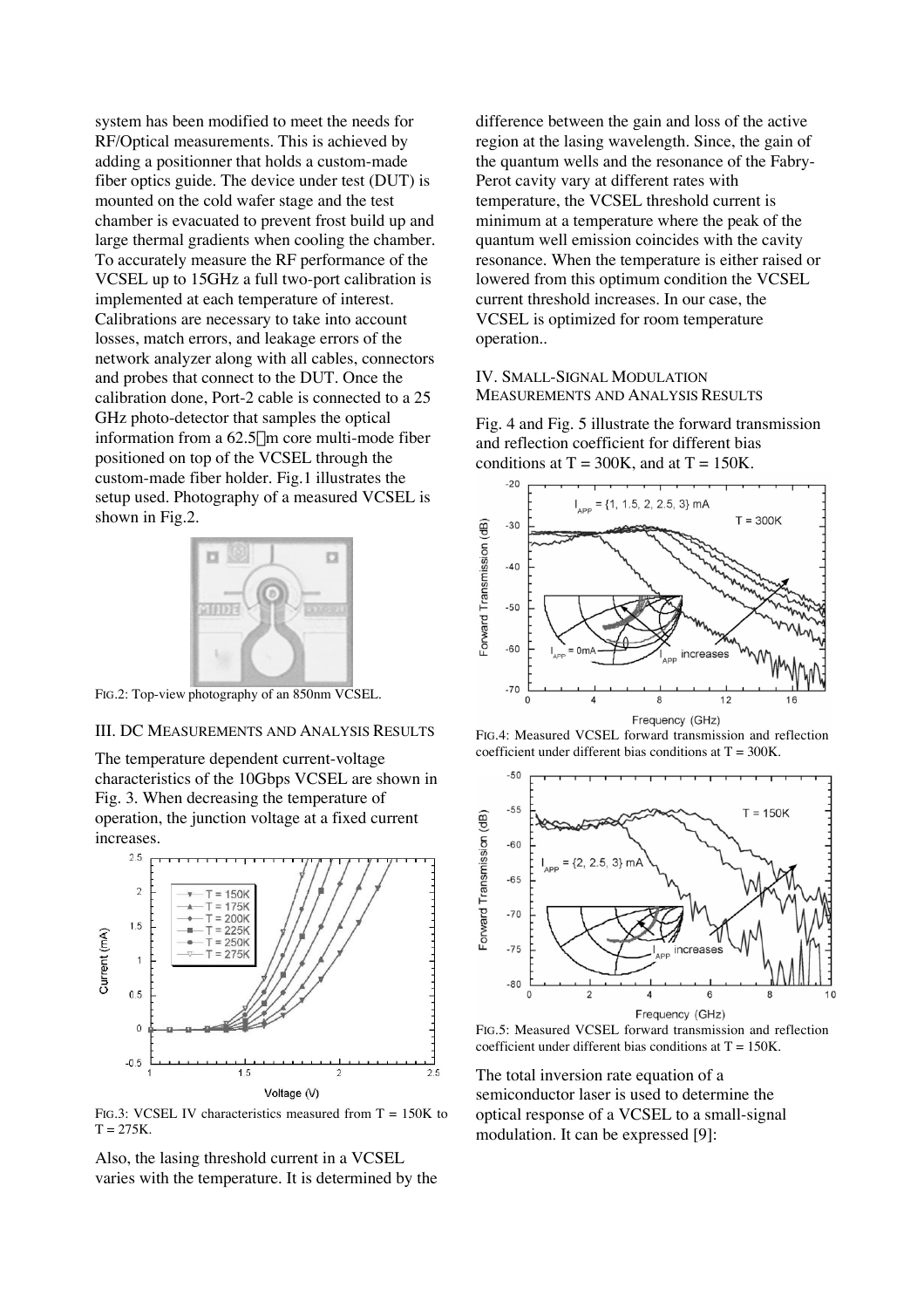$$
\frac{\Delta \phi}{\Delta J} = \frac{\phi_0 + \beta/\tau_s}{\left[ (\sigma_s \cdot \phi_0 + \beta/\tau_s)/\tau_P - \omega^2 \right] + j\omega \left[ \psi \tau_s + \sigma_s \cdot \phi_0 \right]}
$$

where  $\phi_0$  represents optical power due to the applied current  $J_0$ , and  $\Delta\phi$  corresponds to the variation of the number of photons due to a smallsignal modulation  $\Delta J$  of the current.  $\beta$  is the fraction of spontaneous emission to couple into the mode TEM $_{00}$ ,  $\tau_s$  is the spontaneous recombination lifetime of the carriers,  $\tau_{P}$  is the photon lifetime, and  $\sigma_s$  is a collection of constants. The critical frequency  $(\omega_C)$  that maximizes this ratio can be expressed by:

$$
\omega_C^2 = \frac{1}{\tau_P} \cdot \left( \sigma_S \cdot \phi_0 + \frac{\beta}{\tau_S} \right) \approx \frac{\sigma_S \cdot \phi_0}{\tau_P} \tag{2}
$$

This expression confirms that at fixed temperature the maximum modulation frequency increases when operating at higher optical power (Fig.4 and Fig.5). Fig. 6 and Fig. 7 illustrate the forward transmission, and the reflection coefficient at various temperatures of operation under the same bias condition.



FIG.6: Measured VCSEL forward transmission at  $T = 150K$ , T  $= 225K$  and T = 300K.

Fig.6 shows that at fixed current the 3dB bandwidth and the forward transmission magnitude degrade when reducing the temperature of operation. The decrease in temperature results in an increase of the lasing threshold current, and therefore in a decrease of the optical power for fixed current, affecting the 3dB bandwidth as described in Eqn.2. The reduction of the forward transmission coefficient magnitude is associated to the measurement setup condition, indeed, as seen in Fig.7, lowering the temperature of operation while keeping the same current condition moves the reflection coefficient further away from the 50- Ohm measurement setup conditions leading to a reduction of the RF optical power forward response.



FIG.7: Measured and modeled VCSEL reflection coefficient at  $T = 150K$ ,  $T = 225K$  and  $T = 300K$  from DC to 15GHz

### V. RF MODELING RESULTS

A simple equivalent circuit (Fig.8) is used to model the RF characteristics of the VCSEL [10].



FIG.8: Equivalent circuit model for VCSEL.

 $C_P$  is the pad capacitance,  $R_P$  the pad loss,  $R_M$  the mirror resistance,  $C_A$  the capacitance of the active region, and  $R_A$  the resistance associated to the optical cavity.

The model accurately predicts the RF performance up to 15GHz at different temperatures and biases. Fig.7 shows the measured and simulated reflection coefficient at various temperatures of operation for  $I_{APP} = 3mA$ .

The elements that significantly vary with the temperature are  $R_M$ ,  $R_A$ , and  $C_P$ . Their extracted values for  $I_{APP} = 3mA$  are shown in Table 1.

| Temp. $(K)$ | $R_{M}(\Omega)$ | $\mathbf{R}_{\text{A}}\left(\mathbf{\Omega}\right)$ | $C_{\rm p}$ (fF) |
|-------------|-----------------|-----------------------------------------------------|------------------|
| 50ء         | 180             | 34                                                  | 27:              |
| .75         | 30              | ر ے                                                 | 240              |
| 300         | $O^{\pi}$       | 10                                                  |                  |

TAB.1: Extracted circuit parameters that significantly vary with the temperature of operation.  $(I_{\text{app}} = 3 \text{ mA})$ .

 $R_M$  represents the resistance of the Fabry-Perot cavity mirrors. These mirrors are distributed Bragg reflectors, and are composed by a stack of high and low bandgap semiconductor This series of heterojunctions leads to the existence of a barrier potential and therefore to a temperature dependent voltage drop. As shown in table 1, the VCSEL series resistance  $(R_M)$  is high, and its relative variation (85% from 150K to 300K) dominates the temperature dependence of the VCSEL currentvoltage characteristics.